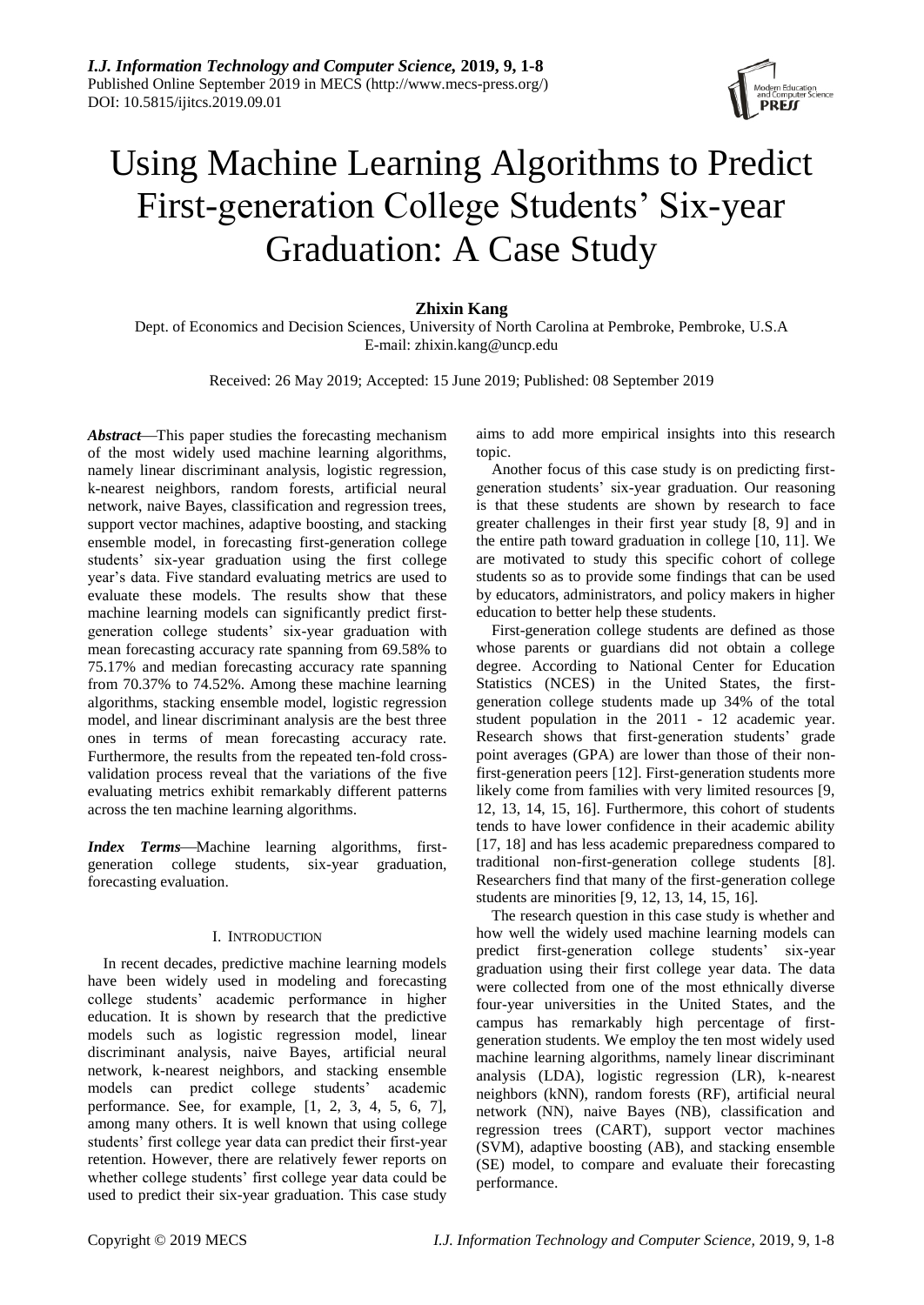The remainder of this paper is organized as follows. The next section is an overview of the related works. Section 3 outlines the research methodology. Section 4 describes the data and presents the major summary statistics. In Section 5, we report the empirical results and analysis. Section 6 concludes.

## II. RELATED WORKS

Many researchers have studied college students' academic performance, first-year retention, and graduation using machine learning techniques. The authors [7] employ naive Bayes, artificial neural network, and decision tree to predict student performance at a course level and show that these models can achieve quite high forecasting accuracy. The authors in [1] conduct a case study using five major classification algorithms, i.e. decision trees, rule induction, artificial neural networks, k-nearest neighbors, and naive Bayes, to predict degree completion. They find that students' information of pre-university and of first- and secondyear academic course performance can be used to predict their degree completion. The author in [8] studies firstgeneration college students' academic preparedness using a multivariate logistic model. In the study, students' high school GPA, SAT score, and self-rated overall academic, writing, and mathematical abilities as the measures of college preparedness. He shows that this widely used machine learning model can capture the impact of students' first-generation status on their college preparedness. The authors in [3] reveal the competing explanations on college students' failure in fulfilling sixyear degree completion using Beginning Postsecondary Students Longitudinal Study (BPS). They use *sheaf coefficient*, which is based on nested regression models, to capture the mediation of temporal effects on a sequence of academic activities in college students' degree path. They find that many factors play independent roles in degree fulfillment and no single factor can dominantly contribute to a better chance of degree completion. The authors in [4] compare the performance of logistic regression, decision trees, artificial neural networks, and ensemble models in forecasting college students' first-year retention. They find that these machine learning models can identify the significant predicting factors for first-year retention and gain at least 70% accuracy rate in correctly forecasting first-year retention. The authors in [5] employ a logistic regression model to study student graduation rate in a Midwest's highly selective public flagship research university in the U.S. Their research focuses on using first semester's GPA to predict the graduation rate for a cohort of ethnically underrepresented students. They find the evidence that first semester's GPA is a significant early predictor of six-year graduation. The author in [6] compares the forecasting performance among the logistic regression, decision trees, and artificial neural network logarithms in forecasting the freshmen retention and degree completion time at a doctoral research university. He finds that the artificial neural network and decision

trees logarithms perform better than the logistic regression model does in forecasting degree completion time when a large number of independent variables are included in these models. The authors in [19] provide a comprehensive review of the educational data mining techniques for predicting college students' performance. They conclude that the meta-analysis method needs more research on predicting students' performance. To this end, we are motivated to include in this case study the stacking ensemble model, which is one of the metaanalysis methods.

Even though the aforementioned machine learning models have yielded insightful results on college students' first-year retention and academic performance, there are relatively fewer reports on predicting first-generation college students' six-year graduation based on students' first college year data. To add more insights into the research on degree attainment in higher education, in this case study we include the ten aforementioned machine learning models to forecast first-generation college students' six-year graduation. Furthermore, we compare and evaluate their performance using five standard evaluating metrics.

#### III. METHODOLOGY

In this case study, both single independent and stacking ensemble machine learning models are included. Among these models, LDA, LR, kNN, SVM, CART, NN, and NB are single machine learning algorithms. RF is a bagging ensemble model. AdaBoost is a boosting ensemble model. Both bagging and boosting only use a single model. In this sense, we treat LDA, LR, kNN, SVM, CART, NN, NB, RF, and AdaBoost as single independent models. A stacking ensemble model, on the other hand, makes use of several different base models and combines the predictions from these base models to generate a final prediction.

LR captures the relationship of a categorical dependent/target variable to a set of predictor variables. Logistic regression model is arguably the most popular supervised machine learning model in dealing with a categorical dependent variable. NN is a non-linear algorithm that mimics the function of a biological neural network in human beings' brains. In a NN setup, information nodes or so-called artificial neurons are connected among different layers. The information in the first layer, which contains raw inputs, is processed and passed to the next layer that is called hidden layer. Different weights are used to connect the different nodes and layers in NN, and the learning process is to seek the optimal weights so that it can make the best predictions for a target variable. RF is a bagging ensemble model that can perform either classification or regression in a data learning process. Given a dataset that includes a target variable and a set of predictor variables, a RF learning process seeks a certain number of deep decision trees, each of which trains a bagged sub-dataset with a random selection of related variables and makes a contribution to the final prediction of the target variable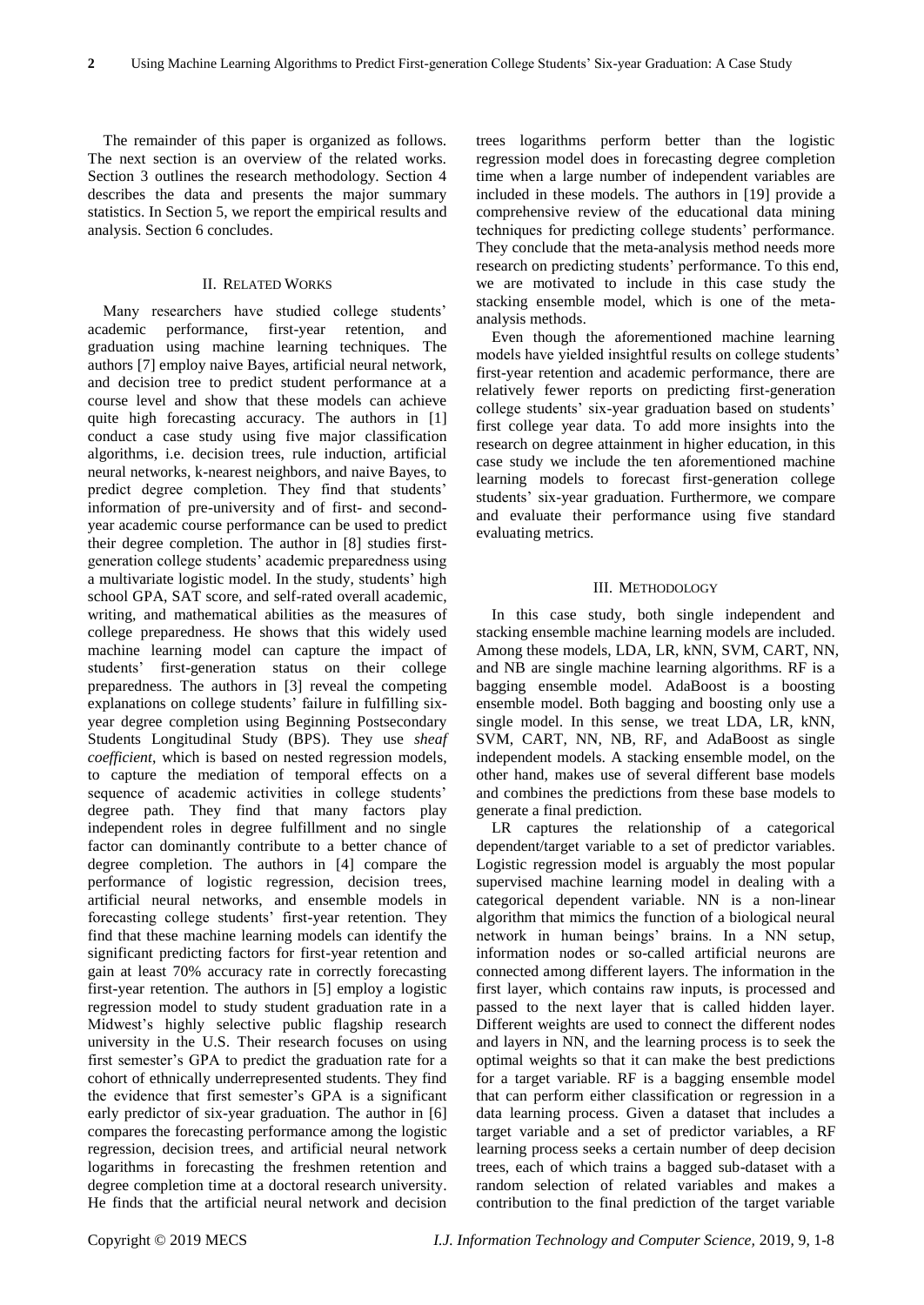based on a decision function. RF is a typical parallel ensemble method in the sense that it combines the base predictions generated in parallel decision trees. SVM is a supervised machine learning algorithm. In SVM, a kernel function is defined to quantify the similarities among the observations in a dataset. The most commonly used kernel is a linear kernel, even though a non-linear kernel such as polynomial and radial basis can find a non-linear hyperplane. kNN technique has been used as a nonparametric machine learning algorithm for long time for either classification or regression. It is the simplest machine learning algorithm. kNN uses a distance measure to sort out the most similar observations into the same class/group in a dataset. CART, which is also called decision trees, is another simple machine learning logarithm that has been used for decades. It trains a dataset to construct a decision tree and predict the target variable using a set of predictor variables. Note that there is distinctive difference between RF and CART. The former could consist of multiple decision trees but the latter is a standalone and single tree-based model. AdaBoost linearly combines basic features or weak learners together to generate a strong and single learner in data learning process. The combination can be based on all the weak learners or on choosing a certain number of the predictions with high accuracies in the learning process. The process of finding the final strong learner uses an iterative procedure that seeks the optimal weights associated with each weak learner. In this sense, AdaBoost is a typical sequential ensemble method. A stacking ensemble model employs several independent predictive machine learning models to obtain the best predictions for a target variable. In the first step of learning, a list of individual independent models are specified, trained, and predictions are made using these so-called base models. In the second step, a metalearning algorithm is run to make predictions on the basis of the step-one predictions. In this case study, we consider LDA, LR, NN, SVM, CART, KNN, and NB as the independent base models for the stacking ensemble model.

Following the literature [20, 21], we use five major metrics, namely ROC (Receiver Operating Characteristic), sensitivity, specificity, Cohen's Kappa coefficient [20, 21], and accuracy rate to evaluate these models. ROC measures the probability of correctly rejecting a target variable's false positive outcome in a forecasting process. The higher a ROC value is, the better a predictive model is in its predicting performance. Sensitivity measures the probability of correctly predicting a target variable's positive outcome (In this study, "Y" for six-year graduation). The higher a sensitivity value is, the better a predictive model is in forecasting performance. Specificity, on the other hand, is the probability of incorrectly predict a target variable's negative outcome (In this study, "N" for six-year graduation). The lower a specificity value is, the better a predictive model is in forecasting performance. Cohen's Kappa measures the agreement between a machine learning model-based forecasts and randomly guessed

forecasts based on the frequency of each category. The higher a Kappa value is, the better a model is in making forecasts. Accuracy rate is the ratio of the number of correct forecasts to the total number of forecasts in a forecasting process. The higher this value is, the better a model is in making forecasts.

For each independent algorithm, we apply a three repeated ten-fold cross-validation in the forecasting process. The resultant minimum, 25% quartile, median, mean, 75% quartile, and maximum for each of the five evaluating metrics are presented. We further visualize and analyze the distributional characteristics of these major statistics.

#### IV. DATA

The data were collected from one of the most ethnically diverse four-year universities in the United States. Table 1 presents the list of the variables included in this study.

Table 1. List of the Variables in the Data

| Dependent<br>Variable   | Six-year Graduation (Y/N)                |  |  |  |
|-------------------------|------------------------------------------|--|--|--|
| Independent<br>Variable |                                          |  |  |  |
|                         | Age (Grouped)                            |  |  |  |
|                         | Gender (F/M)                             |  |  |  |
|                         | Race/Ethnicity (Grouped)                 |  |  |  |
| Demographic             | Residency (In-state, Out-of-state)       |  |  |  |
|                         | Housing $(Y/N)$                          |  |  |  |
|                         | County Tier (Tier 1, 2, 3, Out-of-state) |  |  |  |
|                         | Underrepresented Minority (Y/N)          |  |  |  |
|                         | Admission Type (Grouped)                 |  |  |  |
|                         | High School GPA                          |  |  |  |
|                         | <b>SAT Reading Score</b>                 |  |  |  |
|                         | <b>SAT Math Score</b>                    |  |  |  |
|                         | <b>SAT Combined</b>                      |  |  |  |
| First-year<br>Academic  | Fall Term GPA (Grouped)                  |  |  |  |
| Performance             | Difference in Fall Term Credit Hours     |  |  |  |
|                         | Fall Major Decision (Y/N)                |  |  |  |
|                         | Spring Term GPA (Grouped)                |  |  |  |
|                         | Difference in Spring Term Credit Hours   |  |  |  |
|                         | Spring Major Decision (Y/N)              |  |  |  |
|                         | FAFSA Application (Y/N)                  |  |  |  |
| Financial               | Scholarship & Grant $(Y/N)$              |  |  |  |
|                         | Low Income Family (Y/N)                  |  |  |  |

Its campus has nearly 60% minority students in a typical academic year. Those freshman students who were enrolled into this university in the fall semesters of 2008, 2009, and 2010 are included in the data. There are totally 3,348 observations. Among them, 1,431 students are identified as the first-generation students. This is about 42.74% of the total freshman population. These students' first college year data include demographic attributes, first-year academic performance, and financial status.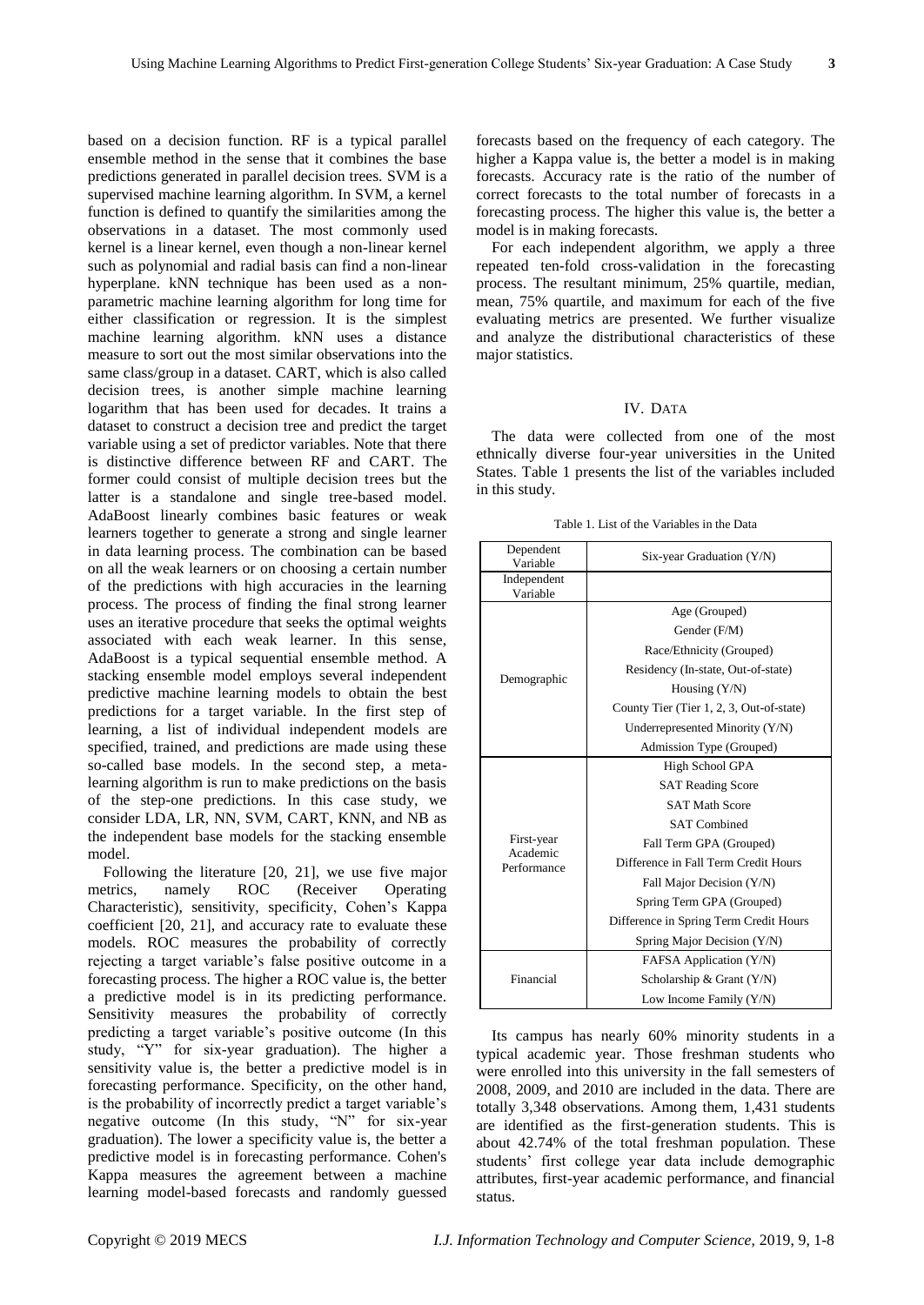|  | Table 2. Summary Statistics of the Demographic Variables |
|--|----------------------------------------------------------|
|--|----------------------------------------------------------|

| Gender                              |                |  |  |
|-------------------------------------|----------------|--|--|
| Male                                | 675 (47.17%)   |  |  |
| Female                              | 756 (52.83%)   |  |  |
| Ethnicity                           |                |  |  |
| White                               | 601 (42.00%)   |  |  |
| Black or African American           | 464 (32.42%)   |  |  |
| American Indian or Alaska<br>Native | 196 (13.70%)   |  |  |
| Unknown                             | 71 (4.96%)     |  |  |
| Hispanic                            | 60 (4.19%)     |  |  |
| Asian or Pacific Islander           | 20 (1.40%)     |  |  |
| Two or More Races                   | 19 (1.33%)     |  |  |
| Residency                           |                |  |  |
| In-state                            | 1,368(95.60%)  |  |  |
| Out-of-state                        | 63 (4.40%)     |  |  |
| Housing                             |                |  |  |
| Yes                                 | 1,027 (71.77%) |  |  |
| N <sub>0</sub>                      | 404 (28.23%)   |  |  |
| <b>Underrepresented Minority</b>    |                |  |  |
| Yes                                 | 739 (51.64%)   |  |  |
| No                                  | 692 (48.36%)   |  |  |
| <b>Admission Type</b>               |                |  |  |
| Undergraduate Full Admission        | 1,288 (90.00%) |  |  |
| College Opportunity                 | 107 (7.48%)    |  |  |
| <b>Bridges Program</b>              | 36 (2.52%)     |  |  |
| County Tier                         |                |  |  |
| Tier 1                              | 715 (49.97%)   |  |  |
| Tier <sub>2</sub>                   | 219 (15.30%)   |  |  |
| Tier 3                              | 434 (30.33%)   |  |  |
| Out-of-state                        | 63 (4.40%)     |  |  |

Prior to running the aforementioned ten machine learning algorithms to forecast six-year graduation, a significant data cleansing process is applied to the data. The target variable is six-year graduation, and the predictor variables are in three categories, namely demographics, academic performance, and financial status. The dataset includes both numeric and categorical variables. Table 2 reports the summary statistics of the demographic variables. As is shown, 58% of the firstgeneration freshman students are nonwhite students, and 51.64% of the students are underrepresented minorities. 95.60% of them are in-state students. 71.77% of them live on the campus in their first college year. 90% of these students were enrolled with a full admission status.

#### V. RESULTS

Using the first-generation college students' first college year data, as described in Section IV, we at first evaluate the ROC, sensitivity, and specificity for the nine single independent machine models, namely LDA, LR, RF, CART, AdaBoost, KNN, SVM, NN, and NB. Table 3 reports the results. In Table 3, the means of the ROC and sensitivity are in a descending order and the mean of specificity is in an ascending order. Fig. 1 presents the boxplots of these model-evaluating statistics. It shows that LDA gains the highest mean ROC, while CART

turns out to have the lowest mean ROC. In terms of specificity, NB has the lowest mean value while CART has the highest mean value. Regarding sensitivity, NB is the best performer while CART is the worst performer measured by the mean value. Using the mean ROC as a measure, the top four model performers are LDA, LR, RF, and NN, followed by SVM and NB. The top two performers measured by the mean sensitivity are NB and RF, followed by LR, SVM, KNN, and NN. The best performer measured by the mean specificity is NB, followed by AdaBoost and RF. And the worst performer measured by mean specificity is CART. The boxplots in Fig. 1 reveals that CART turns out to have the smallest variation in ROC, sensitivity, and specificity, even though its mean ROC and sensitivity are the lowest and mean specificity is the highest. NB and SVM have the highest variations in ROC, KNN and NN exhibit the highest variations in sensitivity.



Fig.1. The Boxplots of ROC, Sensitivity, and Specificity



Fig.2. Boxplots of Accuracy Rates and Kappa Values

To investigate the forecasting performance measured by accuracy rate and Cohen's Kappa coefficient [22], we apply the three repeated ten-fold cross-validation training and forecasting procedure to the nine independent predictive models. The results are presented in Table 4 with mean accuracy rates and mean Kappa values being in a descending order, respectively. Table 4 shows that LR model gains the highest mean accuracy rate, which is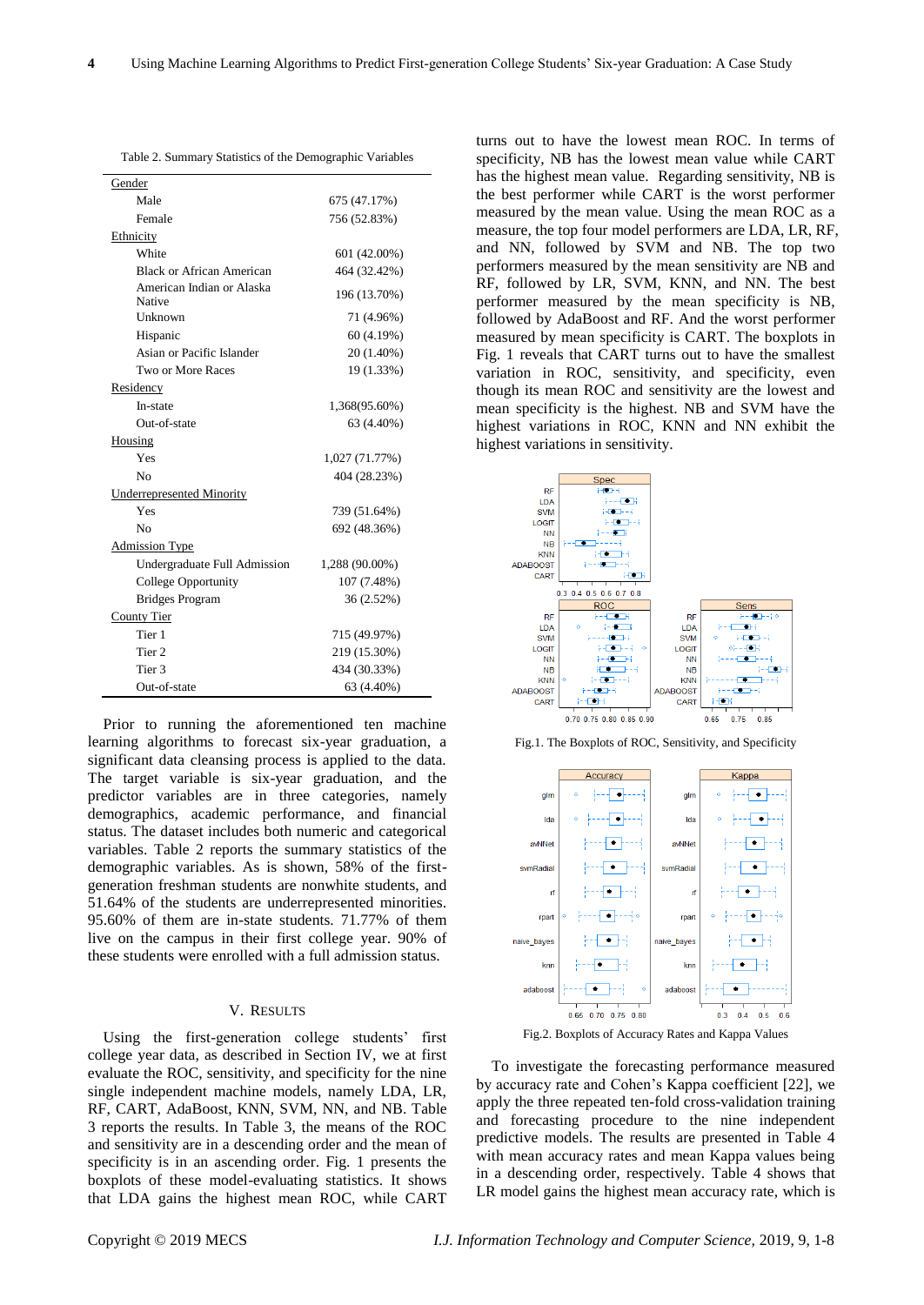74.52%, among the nine competing independent machine learning models. It is followed closely by LDA, SVM, NN, and RF. AdaBoost and KNN turn out to be the worst forecasting models measured by mean accuracy rate. The Kappa values suggest that LDA and LR are the top two models, followed by SVM, NN, CART, NB, RF, and KNN. AdaBoost gains the lowest Kappa value. Figure 2 provides the boxplots of the accuracy rates and Kapps values. It shows that LDA model yields the highest mean Kappa value while AdaBoost turns out to have the lowest mean Kappa value. AdaBoost also suffers the highest variation in this measure. NB, KNN, RF, LDA, and LR exhibit relatively low variations in both accuracy rate and Kappa measures. LR gains slightly higher accuracy rate than LDA does, and LR's variation in accuracy rate is also slightly smaller than that of LDA.

To determine which models among LDA, LR, NN, SVM, CART, KNN, and NB can be included in the stacking ensemble model, we analyze the correlations among the predictions made from these models in a tenfold cross-validation process. Table 5 presents the results.

|                        | Min.   | 1st Qu. | Median             | Mean   | 3rd Qu. | Max.   |
|------------------------|--------|---------|--------------------|--------|---------|--------|
|                        |        |         | <b>ROC</b>         |        |         |        |
| <b>LDA</b>             | 0.7146 | 0.8126  | 0.8166             | 0.8157 | 0.8483  | 0.8560 |
| LR                     | 0.7705 | 0.7893  | 0.8095             | 0.8153 | 0.8269  | 0.8925 |
| RF                     | 0.7604 | 0.7951  | 0.8186             | 0.8139 | 0.8386  | 0.8501 |
| NN                     | 0.7668 | 0.7969  | 0.8076             | 0.8128 | 0.8357  | 0.8572 |
| <b>SVM</b>             | 0.7419 | 0.7983  | 0.8095             | 0.8116 | 0.8342  | 0.8504 |
| NB                     | 0.7640 | 0.7761  | 0.7969             | 0.8075 | 0.8315  | 0.8731 |
| <b>KNN</b>             | 0.6769 | 0.7782  | 0.7921             | 0.7871 | 0.8095  | 0.8502 |
| <b>ADABOOST</b>        | 0.7283 | 0.7579  | 0.7716             | 0.7730 | 0.7910  | 0.8135 |
| <b>CART</b>            | 0.7128 | 0.7428  | 0.7582             | 0.7543 | 0.7674  | 0.7834 |
|                        |        |         | <b>Sensitivity</b> |        |         |        |
| NB                     | 0.8256 | 0.8663  | 0.8895             | 0.8837 | 0.9041  | 0.9302 |
| RF                     | 0.7558 | 0.8052  | 0.8140             | 0.8233 | 0.8372  | 0.8953 |
| LR                     | 0.7209 | 0.7791  | 0.7965             | 0.7884 | 0.8140  | 0.8256 |
| <b>SVM</b>             | 0.6628 | 0.7703  | 0.7965             | 0.7860 | 0.8198  | 0.8605 |
| <b>KNN</b>             | 0.6279 | 0.7500  | 0.7733             | 0.7814 | 0.8285  | 0.8953 |
| NN                     | 0.6744 | 0.7471  | 0.7791             | 0.7744 | 0.8081  | 0.8721 |
| <b>LDA</b>             | 0.6744 | 0.7297  | 0.7791             | 0.7628 | 0.7907  | 0.8140 |
| <b>ADABOOST</b>        | 0.6744 | 0.7326  | 0.7558             | 0.7570 | 0.7907  | 0.8256 |
| <b>CART</b>            | 0.6512 | 0.6744  | 0.6919             | 0.6884 | 0.7093  | 0.7209 |
|                        |        |         | <b>Specificity</b> |        |         |        |
| NB                     | 0.3158 | 0.3929  | 0.4474             | 0.4730 | 0.5219  | 0.7018 |
| <b>ADABOOST</b>        | 0.4561 | 0.5658  | 0.5826             | 0.6042 | 0.6491  | 0.7544 |
| RF                     | 0.5439 | 0.5833  | 0.6053             | 0.6059 | 0.6320  | 0.6842 |
| <b>KNN</b>             | 0.5263 | 0.5658  | 0.6053             | 0.6321 | 0.7056  | 0.7544 |
| <b>SVM</b>             | 0.5789 | 0.6184  | 0.6491             | 0.6584 | 0.6974  | 0.7719 |
| $\mathbf{N}\mathbf{N}$ | 0.5439 | 0.6535  | 0.6667             | 0.6707 | 0.7098  | 0.7368 |
| LR                     | 0.5965 | 0.6506  | 0.6842             | 0.6936 | 0.7500  | 0.8246 |
| <b>LDA</b>             | 0.5965 | 0.7018  | 0.7456             | 0.7304 | 0.7851  | 0.8070 |
| <b>CART</b>            | 0.7193 | 0.7588  | 0.7895             | 0.7951 | 0.8342  | 0.8596 |

Table 3. ROC, Sensitivity, and Specificity of the Nine Independent Predictive Models

Using 0.75 as a benchmark value of a significant correlation between two models' predictions, Table 5 shows that LR has high correlations with LDA, SVM, NN, and CART; LDA has high correlations with LR, SVM, and NN; SVM has high correlations with LR, LDA, and NN; NN has high correlation with LR, LDA, SVM, and CART. Therefore, in the stacking ensemble model, we consider the following six sets of the models: (LR, NB, KNN, NN), (LDA, KNN, CART), (KNN, SVM, NB), (LDA, KNN, NB), (NN, KNN, NB), and (NB, LR, NN). We report in Table 6 the forecasting evaluation results obtained from the stacking ensemble model with the six sets of base models. As expected, the mean accuracy rate obtained from using a stacking ensemble model is higher than that from using each of

the member base models. In addition, Table 6 shows that the stacking ensemble model based on the base models of (LR, NB, KNN, NN) generated the highest mean accuracy rate and mean Kappa value, followed by the base models of (NB, LR, NN). Most of the mean accuracy rates and the mean Kappa values in Table 6 are larger than those reported in Table 4. This clearly shows that there is indeed some improvement in making forecasts when using a stacking ensemble model. Among these stacking ensemble models based on the six different sets of base models, if either LR or LDA model is included, then the resultant mean accuracy rate and mean Kappa value are higher than those obtained from the models in which none of the two base models is included. This is expected because Table 4 shows that LR and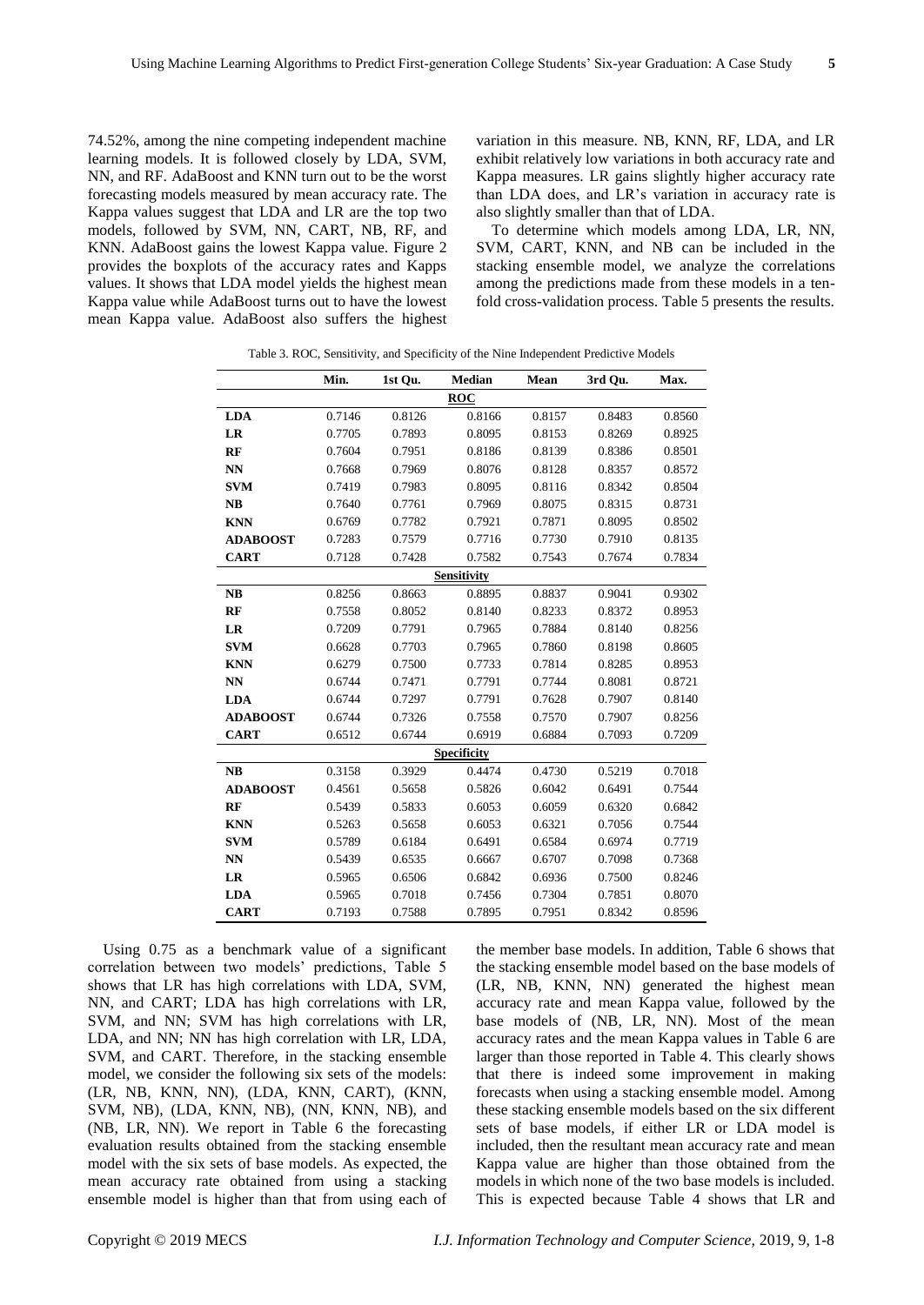LDA are the top performers measured by the mean accuracy rate and mean Kappa value. This suggests that the forecasting performance of a stacking ensemble

model is directly dependent on that of the independent base models included in the stacking ensemble model.

|                      | Min.   | 1st Qu. | Median       | Mean   | 3rd Qu. | Max.   |  |
|----------------------|--------|---------|--------------|--------|---------|--------|--|
| <b>Accuracy Rate</b> |        |         |              |        |         |        |  |
| LR                   | 0.6503 | 0.7290  | 0.7517       | 0.7452 | 0.7622  | 0.8112 |  |
| <b>LDA</b>           | 0.6503 | 0.7273  | 0.7491       | 0.7435 | 0.7622  | 0.8042 |  |
| <b>SVM</b>           | 0.6713 | 0.7133  | 0.7378       | 0.7398 | 0.7675  | 0.8112 |  |
| <b>NN</b>            | 0.6713 | 0.7203  | 0.7387       | 0.7389 | 0.7565  | 0.8042 |  |
| RF                   | 0.6713 | 0.7133  | 0.7282       | 0.7344 | 0.7539  | 0.7902 |  |
| NB                   | 0.6713 | 0.6993  | 0.7273       | 0.7254 | 0.7483  | 0.7708 |  |
| <b>CART</b>          | 0.6224 | 0.7080  | 0.7273       | 0.7237 | 0.7400  | 0.7972 |  |
| <b>KNN</b>           | 0.6503 | 0.6923  | 0.7063       | 0.7151 | 0.7496  | 0.7692 |  |
| <b>ADABOOST</b>      | 0.6224 | 0.6748  | 0.6958       | 0.7037 | 0.7260  | 0.8112 |  |
|                      |        |         | <b>Kappa</b> |        |         |        |  |
| <b>LDA</b>           | 0.2876 | 0.4371  | 0.4905       | 0.4722 | 0.5169  | 0.5916 |  |
| LR                   | 0.2834 | 0.4308  | 0.4768       | 0.4703 | 0.5148  | 0.6050 |  |
| <b>SVM</b>           | 0.3165 | 0.3903  | 0.4587       | 0.4544 | 0.5130  | 0.5954 |  |
| NN                   | 0.3124 | 0.4165  | 0.4552       | 0.4539 | 0.4997  | 0.5867 |  |
| <b>CART</b>          | 0.2564 | 0.4209  | 0.4498       | 0.4475 | 0.4816  | 0.5832 |  |
| NB                   | 0.3361 | 0.3923  | 0.4522       | 0.4437 | 0.4951  | 0.5328 |  |
| RF                   | 0.2957 | 0.3804  | 0.4222       | 0.4312 | 0.4746  | 0.5572 |  |
| <b>KNN</b>           | 0.2575 | 0.3534  | 0.3981       | 0.4016 | 0.4646  | 0.5155 |  |
| <b>ADABOOST</b>      | 0.2216 | 0.3064  | 0.3649       | 0.3693 | 0.4254  | 0.6050 |  |

Table 4. Accuracy Rate and Cohen's Kappa Coefficients from the Nine Independent Predictive Models

Table 5. Correlation Matrix of the Predictions from LDA, LR, NN, SVM, CART, KNN, and NB

|             | LR   | LDA  | <b>KNN</b> | <b>SVM</b> | NN   | NB   | <b>CART</b> |
|-------------|------|------|------------|------------|------|------|-------------|
| LR          | 1.00 | 0.88 | 0.61       | 0.81       | 0.89 | 0.66 | 0.79        |
| LDA         | 0.88 | 1.00 | 0.63       | 0.77       | 0.84 | 0.66 | 0.70        |
| <b>KNN</b>  | 0.61 | 0.63 | 1.00       | 0.62       | 0.54 | 0.45 | 0.54        |
| <b>SVM</b>  | 0.81 | 0.77 | 0.62       | 1.00       | 0.83 | 0.56 | 0.64        |
| NN          | 0.89 | 0.84 | 0.54       | 0.83       | 1.00 | 0.64 | 0.75        |
| NB          | 0.66 | 0.66 | 0.45       | 0.56       | 0.64 | 1.00 | 0.75        |
| <b>CART</b> | 0.79 | 0.70 | 0.54       | 0.64       | 0.75 | 0.75 | 1.00        |

Table 6. Accuracy Rate and Kappa Value from the Stacking Ensemble Model

| <b>Set of Models for Stacking</b><br><b>Ensemble</b> | <b>Accuracy Rate</b> | Kappa Value |
|------------------------------------------------------|----------------------|-------------|
| (LR, NB, KNN, NN)                                    | 0.7482               | 0.4718      |
| (NB, LR, NN)                                         | 0.7451               | 0.4657      |
| (LDA, KNN, CART)                                     | 0.7426               | 0.4638      |
| (LDA, KNN, NB)                                       | 0.7416               | 0.4596      |
| (NN, KNN, NB)                                        | 0.7376               | 0.4518      |
| (KNN, SVM, NB)                                       | 0.7372               | 0.4475      |

## VI. CONCLUSIONS

This research conducts a comparative case study on the performance of ten most widely used machine learning algorithms in forecasting first-generation college students' six-year graduation.

The results show that these machine learning models can predict first-generation college students' six-year graduation using college students' first college year data. The mean forecasting accuracy rate of these models spans from 69.58% to 75.17% and the median forecasting accuracy rate is from 70.37% to 74.52%.

Among the nine independent machine learning models, the best performer measured by mean accuracy rate is logistic regression model, closely followed by linear discriminant analysis. The best forecasting model measured by mean Receiver Operating Characteristic is linear discriminant analysis, followed by logistic regression model. The best model measured by mean sensitivity is naive Bayes, followed by the random forests. The best performer measured by mean specificity is also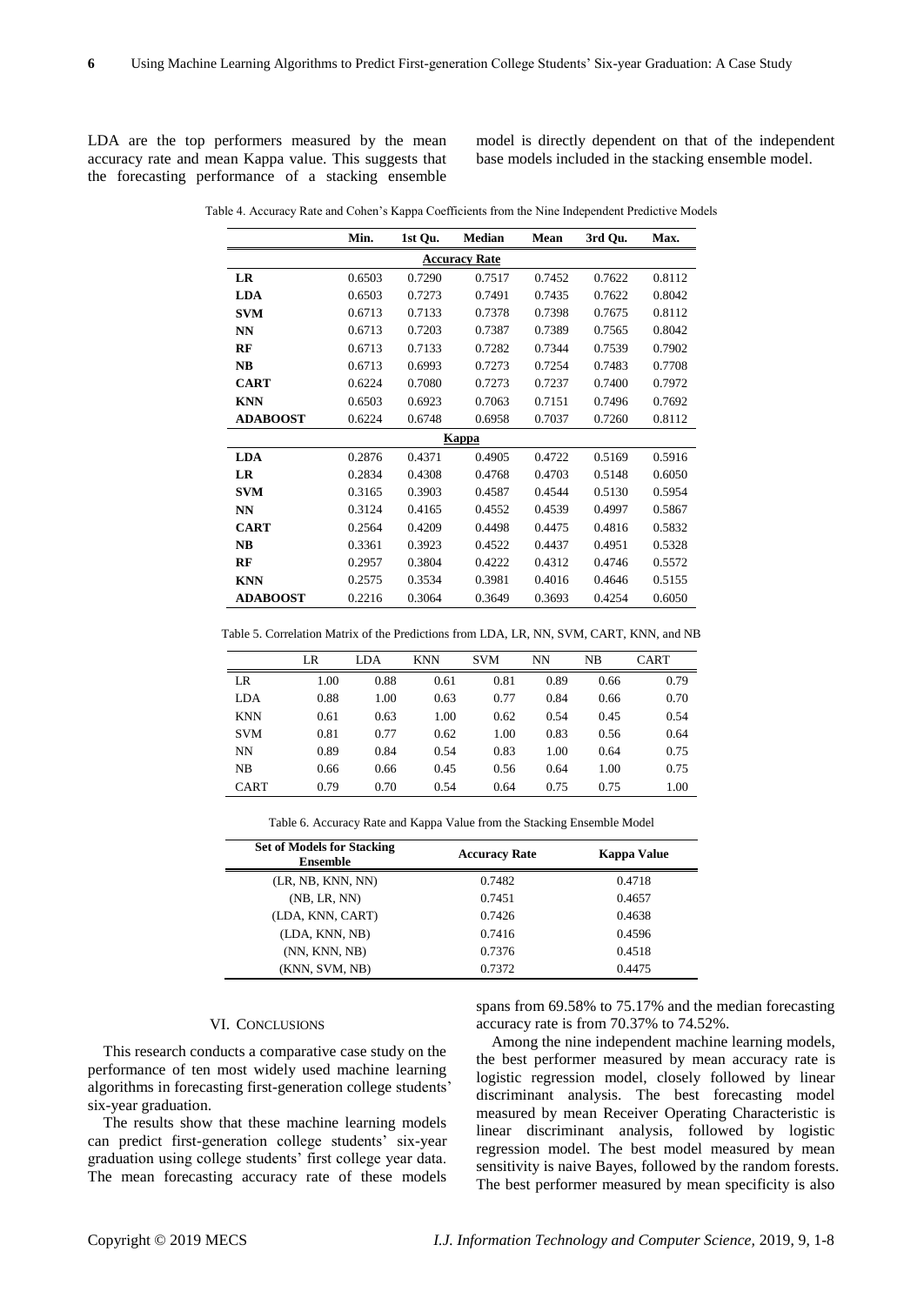naive Bayes, followed by the adaptive boosting algorithm. The best forecasting performer measured by Kappa is linear discriminant analysis, followed by logistic regression model.

The stacking ensemble model, which is based on a set of independent base models, is shown to outperform any one of the independent base algorithms in terms of mean accuracy rate. The results show that the stacking ensemble model can achieve a mean accuracy rate of 74.82% when logistic regression model serves as one of the base models. If a linear discriminant model is included in a set of base models for the stacking ensemble model, then the best mean accuracy rate is 74.26%. However, if none of the logistic regression and linear discriminant model is included in a set of base models, then the resultant mean accuracy rate from a stacking ensemble model turns out to be lower than that of a top independent model such as logistic regression model or linear discriminant model. This suggests that in order to improve forecasting performance using a stacking ensemble model, the best independent forecasting model (s) must be included in a set of base models.

The contribution of this study is two folds. To researchers, this study may provide more insights into the forecasting mechanism of the most widely used machine learning algorithms in educational data mining. To administrators, educators, and policy makers in higher education, the finding that college students' first-year data can predict their six-year graduation may help them make more efficient and effective efforts in serving this special cohort of first-generation students in their early degree path.

#### **REFERENCES**

- [1] R. Asif, A. Merceron and M. K. Pathan, "Predicting Student Academic Performance at Degree Level: A Case Study," International Journal of Intelligent Systems and Applications, vol. 7, no. 1, pp. 49-61, 2015.
- [2] B. M. Monjurul Alom and M. Courtney, "Educational Data Mining: A Case Study Perspectives from Primary to University Education in Australia," International Journal of Information Technology and Computer Science (IJITCS), vol. 10, no. 2, pp. 1-9, 2018.
- [3] M. Bogard, T. Helbig, G. Huff and C. James, "A comparison of empirical models for predicting student retention," Western Kentucky University, Bowling Green, 2011.
- [4] P. Attewell, S. Heil and L. Reisel, "Competing explanations of undergraduate noncompletion," American Educational Research Journal, vol. 48, no. 3, pp. 536-559, 2011.
- [5] S. Gershenfeld, D. Hood and M. Zhan, "The Role of First-Semester GPA in Predicting Graduation Rates of Underrepresented Students," Journal of College Student Retention: Research, Theory & Practice, vol. 0, no. 0, pp. 1-20, 2015.
- [6] S. Herzog, "Estimating student retention and degree completion time: Decision trees and neural networks visvis regression," New Directions for Institutional Research, vol. 131, pp. 17-33, 2006.
- [7] A. Mueen, B. Zafar and U. Manzoor, "Modeling and Predicting Students' Academic Performance Using Data Mining Techniques," International Journal of Modern Education and Computer Science (IJMECS), vol. 8, no. 11, pp. 36-42, 2016.
- [8] A. C. Atherton, "Academic preparedness of firstgeneration college students: Different perspectives," Journal of College Student Development, vol. 55, no. 8, pp. 824-829, 2014.
- [9] K. V. T. Bui, "First-generation students at a four-year university: Background characteristics, reasons for pursuing higher education, and first-year experience," College Student Journal, vol. 36, pp. 3-11, 2002.
- [10] J. Engle and V. Tinto, "Moving beyond access: College success for low-income, firstgeneration students," The Pell Institute for the Study of Opportunity in Higher Education, Washington, DC, 2008.
- [11] J. Aspelmeier, M. Love, L. Mcgill, A. Elliott and T. Pierce, "Self-Esteem, Locus of Control, College Adjustment, and GPA Among First- and Continuing-Generation Students: A Moderator Model of Generational Status," Research in Higher Education, vol. 53, pp. 755- 781, 2012.
- [12] J. J. Lee, L. J. Sax, A. K. Kim and L. S. Hagedorn, "Understanding students' parental education beyond firstgeneration status," Community College Review, vol. 32, no. 1, pp. 1-20, 2004.
- [13] S. Choy, "Students whose parents did not go to college: Postsecondary access, persistence, and attainment," 2001. [Online]. Available: https://nces.ed.gov/pubs2001/2001072\_Essay.pdf. [Accessed 29 01 2019].
- [14] G. P. McCarron and K. K. Inkelas, "The gap between educational aspirations and attainment for first-generation college students and the role of parental involvement," Journal of College Student Development, vol. 47, pp. 534-549, 2006.
- [15] P. T. Terenzini, L. Springer, P. M. Yaeger, E. T. Pascarella and A. Nora, "First-generation college students: Characteristics, experiences, and cognitive development," Research in Higher Education, vol. 37, no. 1, pp. 1-22, 1996.
- [16] E. Warburton, R. Bugarin, A. Nunez and C. Carroll, "Bridging the gap: Academic preparation and postsecondary success of first-generation students," 2001. [Online]. Available: https://nces.ed.gov/pubs2001/2001153.pdf. [Accessed 29 01 2019].
- [17] K. Cushman, "Facing the Culture Shock of College," Educational Leadership, vol. 64, no. 7, pp. 44-47, 2007.
- [18] S. Robinson, "Underprepared students," 1996. [Online]. Available: https://files.eric.ed.gov/fulltext/ED433876.pdf. [Accessed 17 12 2018].
- [19] A. Shahiri, W. Husain and N. Rashid, "A Review on Predicting Student's Performance Using Data Mining Techniques," Procedia Computer Science, vol. 72, pp. 414-422, 2015.
- [20] J. Cohen, "A coefficient of agreement for nominal Scales," Education and Psychological Measurement, vol. 20, no. 1, pp. 37-46, 1960.
- [21] J. R. Landis and G. G. Koch, "The measurement of observer agreement for categorical data," Biometrics, vol. 33, no. 1, pp. 159-174, 1977.